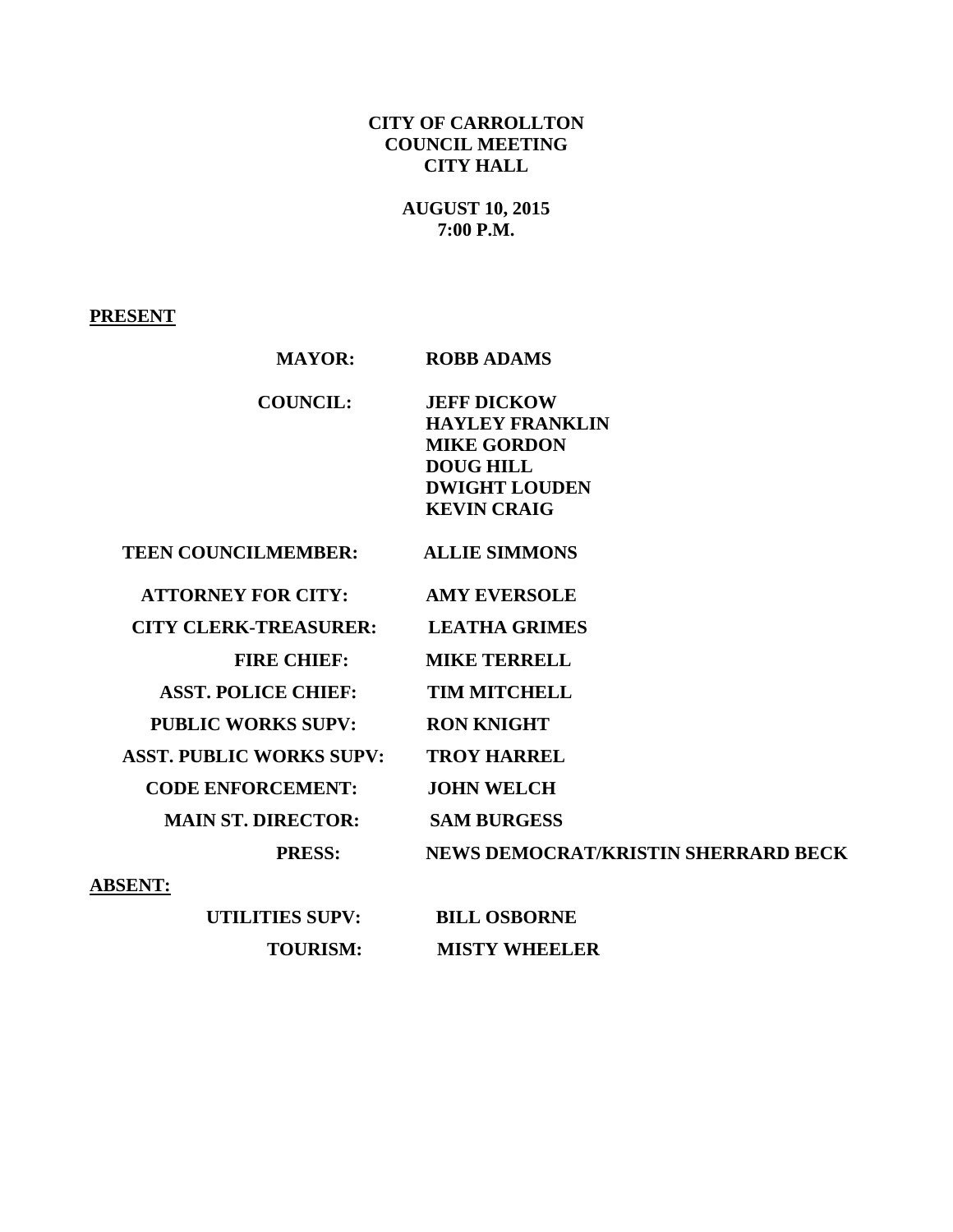### **CALL TO ORDER**

THE MEETING WAS CALLED TO ORDER AT THE HOUR OF 7:00 P.M. BY MAYOR ADAMS. MAYOR ADAMS LED THE PLEDGE OF ALLEGIANCE. COUNCILMAN LOUDEN OFFERED THE INVOCATION.

#### **RECOGNITION OF GUESTS:**

BRUCE GORDON – SWEEP-ALL CHAPLAIN TIM POLLEY

#### **APPROVAL OF MINUTES: REGULAR MEETING: 7/27/2015**

**THE MOTION WAS MADE BY COUNCILMAN GORDON AND SECONDED BY COUNCILMAN CRAIG AND DULY CARRIED TO ACCEPT THE MINUTES AS PRESENTED FOR THE REGULAR MEETING OF 7/27/15.**

**AYES 6 NAYS 0**

**1 ST READING: ORDINANCE #2015-16: SETTING ADVALOREM TAX RATE FOR 2015 OF THE CITY OF CARROLLTON**

**THE MOTION WAS MADE BY COUNCILMAN GORDON AND SECONDED BY COUNCILMAN LOUDEN AND DULY CARRIED TO HAVE THE 1ST READING OF ORDINANCE #2015-16: SETTING ADVALOREM TAX RATE FOR 2015 OF THE CITY OF CARROLLTON.**

**AYES 6 NAYS 0**

ATTORNEY, AMY EVERSOLE, READ THE ORDINANCE.  $2^{ND}$  READING WILL BE AT A SPECIAL MEETING,  $8/14$ .

#### **RESOLUTION #2015-18: AUTHORIZING MAYOR TO ENTER INTO CONTRACT WITH SWEEP-ALL, INC. FOR STREET SWEEPING PURPOSES**

COUNCILMAN LOUDEN AND COUNCILMAN GORDON HAD PREPARED A LIST OF STREETS THEY PROPOSED TO HAVE SWEPT FOR THE  $1<sup>ST</sup>$  OUARTER OF FY15-16. HOWEVER THEY DID NOT HAVE IT WITH THEM. MR. GORDON WITH SWEEP-ALL WAS PRESENT. IT WAS DECIDED TO EMAIL HIM THAT LIST AND DISCUSS IT AFTER HE LOOKED AT IT. IT WILL BE ON THE AGENDA OF THE SPECIAL MEETING, 8/14.

#### **RESOLUTION #2015-19: SETTING AUTO TAXES FOR 2016**

ATTORNEY, AMY EVERSOLE, READ THE RESOLUTION.

**THE MOTION WAS MADE BY COUNCILMAN CRAIG AND SECONDED BY COUNCILMAN HILL AND DULY CARRIED TO ADOPT RESOLUTION #2015-19: SETTING AUTO TAXES FOR 2016.**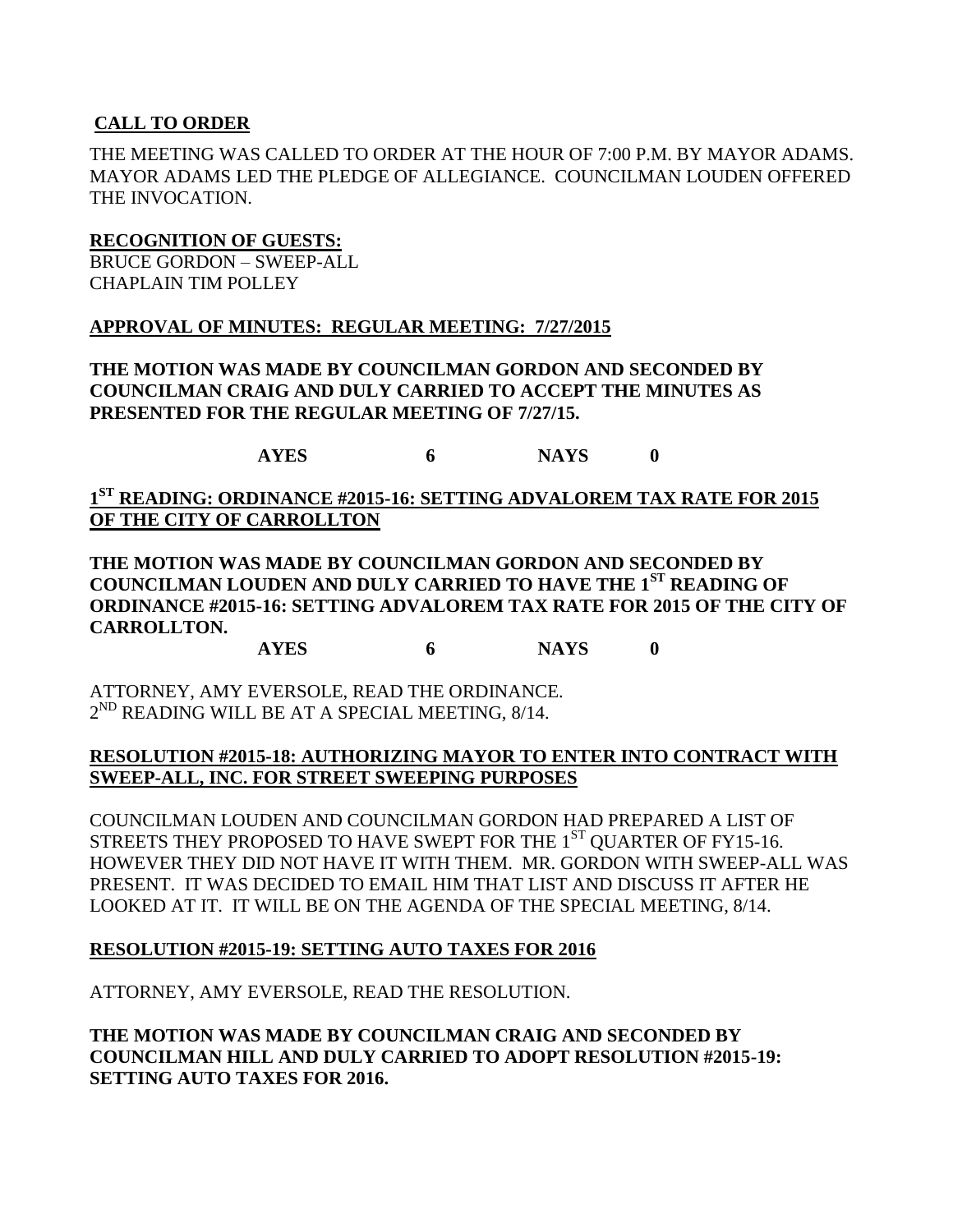## **ADOPTION OF PROPERTY MAINTENANCE CODE AND 1 & 2 FAMILY RESIDENTIAL CODE**

COUNCILMAN LOUDEN AND CITY ATTORNEY, AMY EVERSOLE, HAD SOME CONCERNS. JOHN WELCH WAS SUPPOSED TO CONTACT SOME OTHER CITIES ABOUT HOW THEY HAVE HANDLED THE CONCERNS. IT WAS DECIDED TO TABLE UNTIL THE NEXT MEETING.

## **DELINQUENT BUSINESS LICENSES**

AN UPDATED DELINQUENT BUSINESS LICENSE WAS PRESENTED TO COUNCIL. ATTORNEY, AMY EVERSOLE, HAD PREPARED AN ORDINANCE THAT UPDATES THE PENALTY PORTION OF THE CITY OCCUPATIONAL LICENSES ORDINANCE.

**THE MOTION WAS MADE BY COUNCILWOMAN FRANKLIN AND SECONDED BY COUNCILMAN GORDON AND DULY CARRIED TO HAVE 1ST READING OF ORDINANCE #2015-17: UPDATING OCCUPATIONAL LICENSES ORDINANCE.**

**AYES 6 NAYS 0**

ATTORNEY, AMY EVERSOLE, READ THE ORDINANCE.  $2^{\text{ND}}$  READING WILL BE 8/14.

## **NEW BUSINESS**

**A. REQUEST TO USE POINT PARK FOR 2015 SENIOR EVENT SEPT. 16 & 17**

**THE MOTION WAS MADE BY COUNCILMAN LOUDEN AND SECONDED BY COUNCILMAN DICKOW AND DULY CARRIED TO APPROVE THE REQUEST TO USE POINT PARK FOR THE 2015 SENIOR EVENT SEPT. 16 & 17.**

**AYES 6 NAYS 0**

**B. REQUEST TO USE POINT PARK SEPT. 1ST & 2ND BY PHILIP TROXELL, KEITH WESTOVER, AND JUNIOR WELCH FOR MUSIC**

**THE MOTION WAS MADE BY COUNCILWOMAN FRANKLIN AND SECONDED BY COUNCILMAN DICKOW AND DULY CARRIED TO APPROVE THE REQUEST TO USE POINT PARK ON SEPT. 1 & 2<sup>ND</sup>.** 

**AYES 6 NAYS 0**

## **C. APPOINTMENT OF TROY HARELL AS ASSISTANT PUBLIC WORKS SUPERVISOR**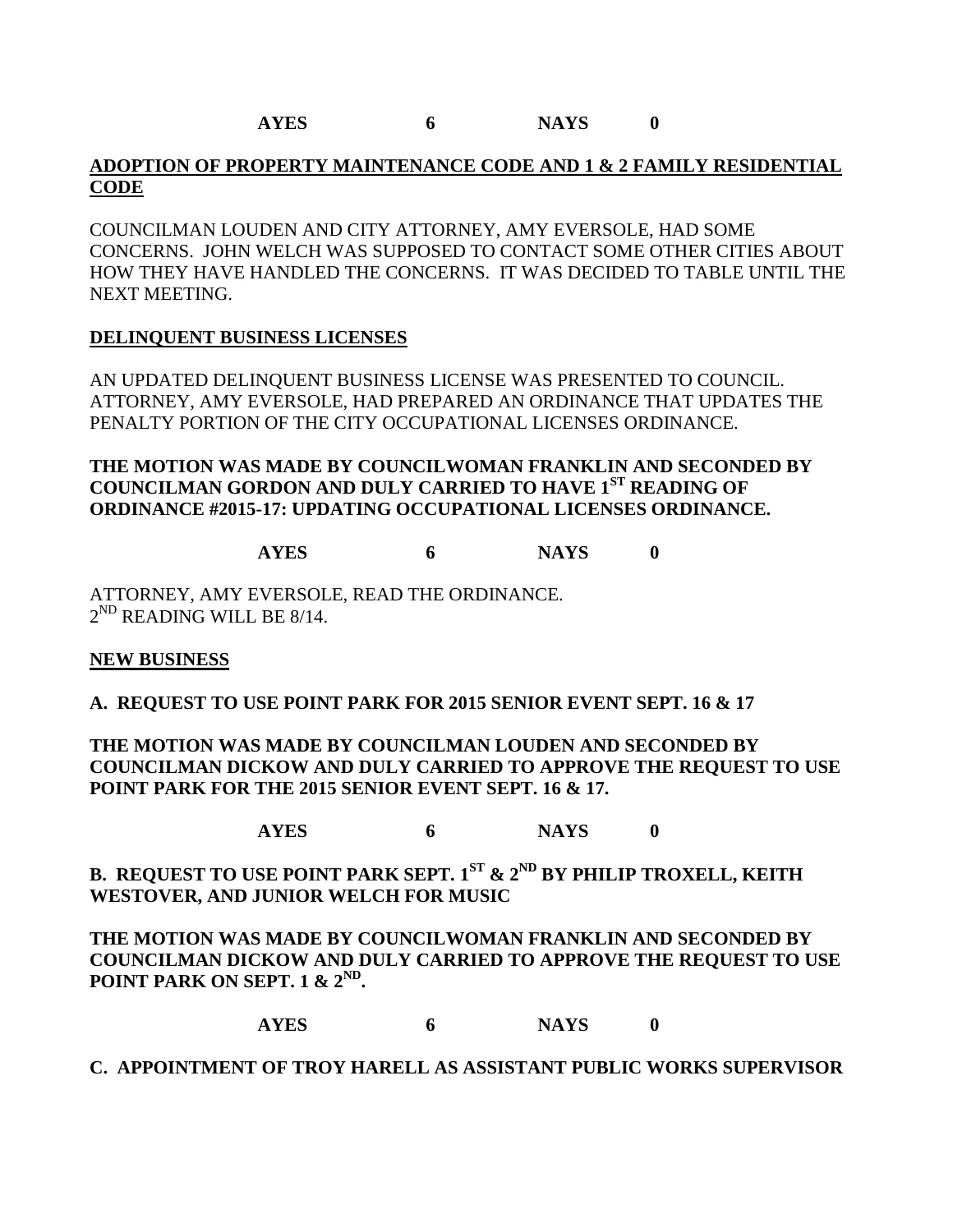THE MAYOR SAID HE WANTED TO FORMALLY INTRODUCE TROY HARELL AS THE NEW ASSISTANT PUBLIC WORKS SUPERVISOR. HE SAID HE HAD ACTUALLY BEEN ACTING IN THAT CAPACITY FOR MANY YEARS WHENEVER RONNIE KNIGHT WAS ON VACATION, BUT THAT NOW IT IS OFFICIAL. THIS WAS EFFECTIVE 7/1/15.

## **DEPARTMENT REPORTS:**

**A. TEEN COUNCIL –** ALLIE SIMMONS SAID SCHOOL WILL BE STARTING THIS WEEK. THIS YEAR TWO FREE MEALS A DAY WILL BE PROVIDED TO EACH STUDENT AND HOME GAMES ARE FREE TO EACH STUDENT.

**B**. **PUBLIC WORKS** – RON KNIGHT SAID THE PIPE CAME IN FOR THE CLAY STREET PROJECT AND HAD BEEN DONE TODAY. HE SAID THERE ARE SEVERAL CONCRETE JOBS COMING UP.

**C. UTILITIES –** BILL OSBORNE WAS NOT PRESENT.

**D. CCCDC** –. THERE WAS NO CCCDC REPORT.

**E. TOURISM –** MAYOR ADAMS HIGHLIGHTED MS. WHEELER'S REPORT IN HER ABSENCE. 9/11 & 9/12 IS THE BANDS AND BBQ EVENT. VOLUNTEERS ARE STILL NEEDED FOR THE STATE FAIR BOOTH.

**F. POLICE DEPARTMENT –** TIM MITCHELL REPORTED THE TWO NEW OFFICERS ARE DUE TO GRADUATE ON 9/4. ONE NEW POLICE CRUISER HAS BEEN ADDED TO THE FLEET WITH TWO MORE ARRIVING THIS WEEK.

**G. FIRE DEPARTMENT –** MIKE TERRELL REPORTED THAT HE IS STILL WAITING ON THE PAINTERS TO PAINT THE BACK DOORS. THE WHITE CASTLE CRAVEMOBILE WILL BE AT THE DOLLAR BARN LOT SATURDAY FROM 11:00 A.M. – 4:00 P.M.

**H. CODE ENFORCEMENT –** JOHN WELCH SAID THE CODE ENFORCEMENT AND NUISANCE ENFORCEMENT BOARD HAD A MEETING TODAY AND ELECTED A CHAIRMAN AND SECRETARY. THEY ALSO REVIEWED 3 CITATIONS THAT HAD BEEN ISSUED AND HAD REQUESTED A HEARING. THE HEARING HAS BEEN SET FOR 8/20. HE ALSO REPORTED THAT HOMER KUNSELMAN HAD REQUESTED HIS EIP REIMBURSEMENT FOR THE DECK PROJECT ON THE REAR OF HIS BUILDING ON MAIN STREET. COUNCILMAN GORDON QUESTIONED WHETHER THE PROJECT WAS COMPLETE. THERE IS NO BUSINESS OPEN YET. ALSO HE THOUGHT THERE WAS SUPPOSED TO BE A SIDEWALK AND THERE IS NOT ONE YET. MR. WELCH AND THE MAYOR HAD MET WITH MR. KUNSELMAN AND HE DISPUTED THAT HE HAD SAID HE WAS DEFINITELY GOING TO OPEN AN ICE CREAM SHOP.

## **THE MOTION WAS MADE BY COUNCILMAN GORDON AND SECONDED BY COUNCILWOMAN FRANKLIN AND DULY CARRIED TO TABLE THIS DECISION FOR FURTHER INVESTIGATION.**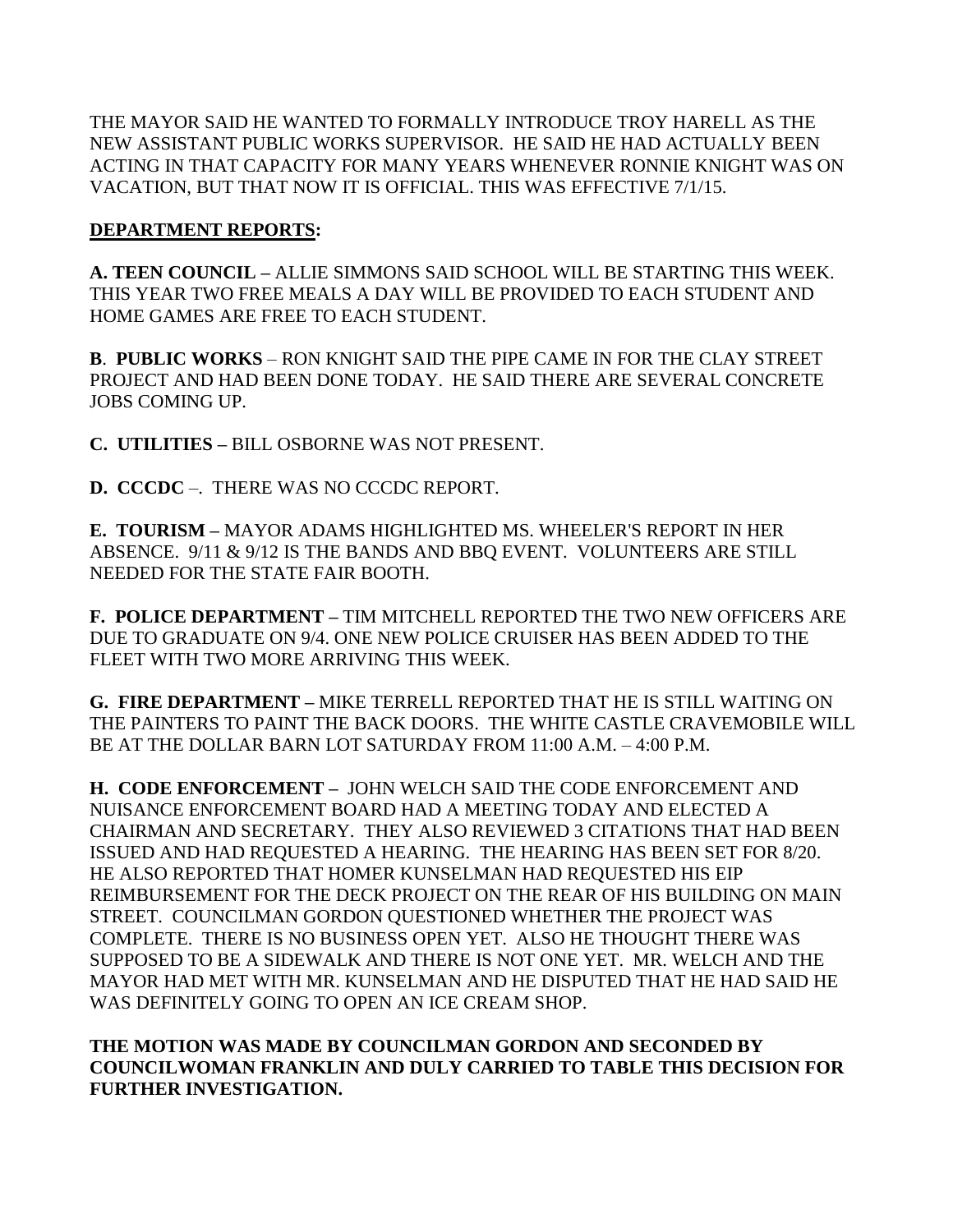**AYES 6 NAYS 0**

MR. WELCH SAID HE HAD BEEN ASKED BY THE PASTOR AT THE CALVARY APOSTOLIC CHURCH IF THE CITY WOULD BE WILLING TO DEED TO THEM THE EASEMENT OF A PIECE OF PROPERTY THAT THEY WOULD LIKE TO BUILD UPON BETWEEN TWO PROPERTIES THEY CURRENTLY OWN. COUNCILMAN GORDON AND COUNCILMAN LOUDEN SAID THEY WOULD LIKE TO LOOK AT IT FIRST BEFORE MAKING A DECISION BECAUSE THEY WERE UNSURE JUST WHAT PROPERTY HE WAS TALKING ABOUT. ATTORNEY, AMY EVERSOLE, SAID IT COULD BE QUITE A LENGTHY PROCESS TO TURN OVER AN EASEMENT. IT HAS ALREADY BEEN DETERMINED THAT IT IS NOT A UTILITY EASEMENT. IT WAS DECIDED TO PUT THIS ON THE 8/24 AGENDA.

COUNCILWOMAN FRANKLIN ASKED IF ANYTHING HAD BEEN DONE ABOUT THE TALL WEEDS AND GRASS AT THE NEW FAMILY DOLLAR STORE. THE MAYOR SAID JOHN WELCH HAD SENT A LETTER TO CORPORATE OFFICES AND LATER A CITATION. HE HAD CALLED AND TALKED TO SOMEBODY ALSO. HE SAID IT WAS A MATTER OF CORPORATE HAD NOT SET UP MAINTENACE WITH ANYBODY YET.

MAYOR ADAMS SAID AT THE LAST MEETING SOME RESIDENTS BROUGHT UP CONCERNS ABOUT A STOP SIGN AT  $8^{TH}$  & TAYLOR STREETS. THE MAYOR HAD A RECOMMENDATION FROM THE PLANNING & ZONING COMMISSION TO INSTALL STOP SIGNS AT THE INTERSECTION OF 8<sup>TH</sup> STREET AND TAYLOR STREET THEREBY CREATING A FOUR WAY STOP.

**THE MOTION WAS MADE BY COUNCILMAN LOUDEN AND SECONDED BY COUNCILMAN CRAIG AND DULY CARRIED TO FOLLOW THE RECOMMENDATION OF THE PLANNING & ZONING COMMISSION AND INSTALL A STOP SIGN AT 8TH & TAYLOR STREETS.**

**AYES 6 NAYS 0**

 **I. CLERK-TREASURER –** NOTHING TO REPORT

**J. MAIN STREET –** SAM BURGESS SAID THE FIRST FRIDAY WAS AUG. 5TH AND WAS EXTENDED 1 HOUR TO MAKE UP FOR THE CANCELLATION OF JULY'S EVENT. THERE WILL BE A MEETING IN LOUISVILLE CALLED "STRONG TOWNS" ON 9/24 & 9/25 THAT HE WOULD ENCOURAGE ALL THE LEADERS TO ATTEND. HE ALSO SAID THERE ARE TWO PROJECTS THAT WILL BE COMING UP FOR FUNDING REQUESTS. ONE BEING THE WAYFINDING SIGNAGE FROM 7<sup>TH</sup> STREET TO THE KENTUCKY RIVER BRIDGE THAT WOULD HELP TOURISTS FIND LANDMARKS. MORE INFO WILLL BE FORTHCOMING. ALSO THEY HAVE BEEN TALKING TO SEAN GREEN AND DOUG RAMSEY ABOUT STRENGTHENING AND ENHANCING THE WI-FI HOT SPOTS IN THE CITY. HE SAID THEY THOUGHT STRONG COVERAGE COULD BE OBTAINED FOR AROUND \$12,000. COUNCILMAN GORDON ASKED IF THERE WOULDN'T BE SOME FIXED COSTS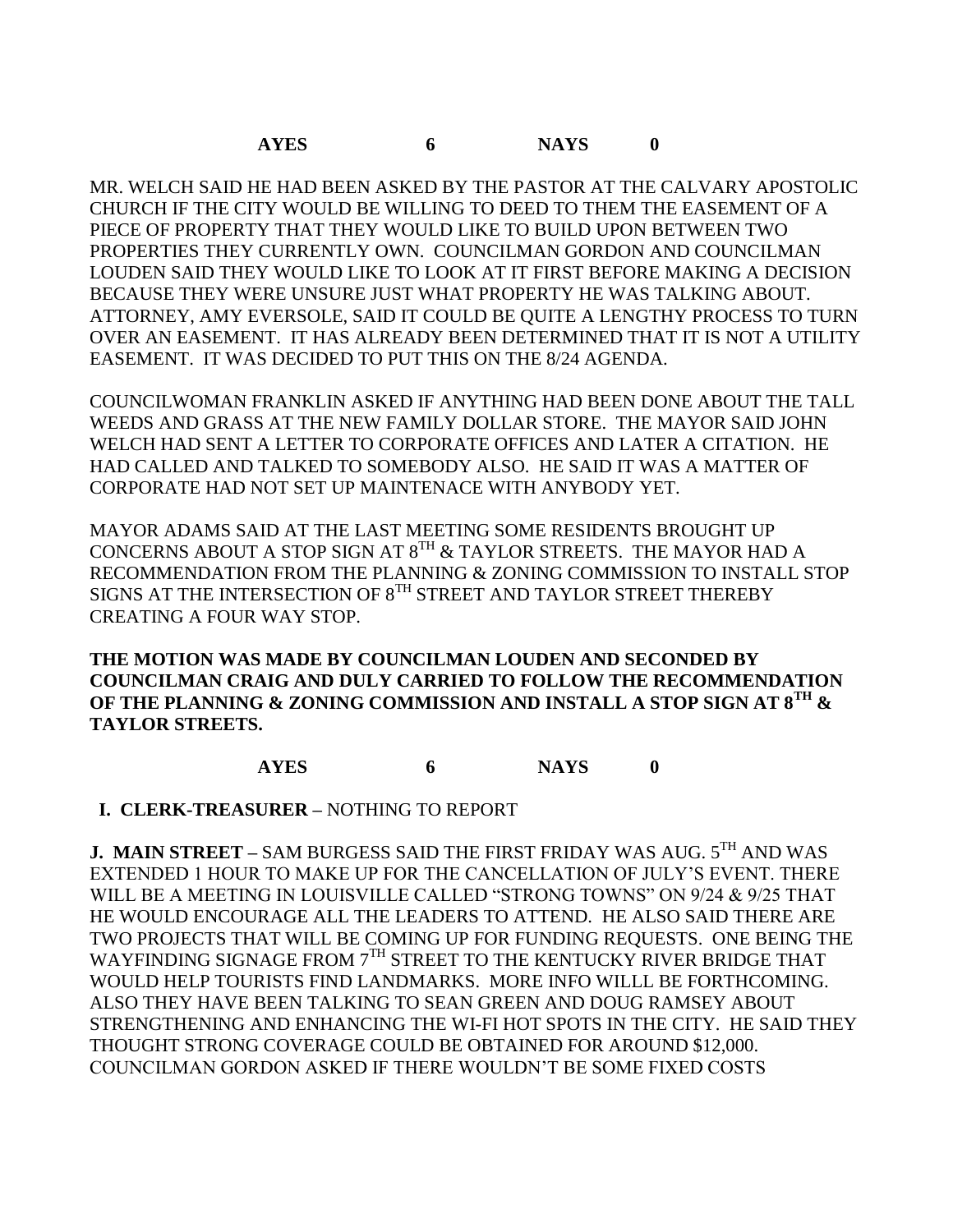ASSOCIATED WITH THAT THOUGH. MR. BURGESS SAID YES THERE WOULD BE A MONTHLY CHARGE TOO.

**K. ATTORNEY -** NOTHING TO REPORT.

# **MAYOR'S REPORTS**

**A. ILLEGAL PARKING ON SIDEWALKS** – OFFICER TIM MITCHELL AND ATTORNEY, AMY EVERSOLE, HAVE BEEN RESEARCHING THIS. THEY WERE TOLD THAT ONE SOLUTION WOULD BE TO PUT UP SIGNS IN TROUBLESOME AREAS WARNING THAT VEHICLES WOULD BE TOWED. IT WAS DECIDED THIS NEEDED SOME MORE INVESTIGATION.

B. THE NEW CODE ENFORCEMENT VEHICLE IS IN AND BEING USED.

C. MAYOR ADAMS READ A LETTER OF GRATITUDE RECEIVED IN THE MAIL FROM A TRAVELLER WHO PRAISED THE FRIENDLY PEOPLE HE MET IN CARROLLTON.

## **EXECUTIVE SESSION PER KRS 61.810: PROPERTY ACQUISITION/DISPOSITION/ LITIGATION**

**THE MOTION WAS MADE BY COUNCILMAN LOUDEN AND SECONDED BY COUNCILMAN CRAIG AND DULY CARRIED TO GO INTO EXECUTIVE SESSION FOR DELIBERATIONS ON THE FUTURE ACQUISITION OF REAL PROPERTY BY THE CITY PER KRS 61.810(1)(b) BECAUSE PUBLICITY IS LIKELY TO AFFECT THE VALUE OF THE PROPERTY, TO DISCUSS PROPOSED OR PENDING LITIGATION ON BEHALF OF THE CITY PURSUANT TO KRS 61.810(1)(c) BECAUSE OF ATTORNEY CLIENT PRIVILEGE, AND FOR DISCUSSIONS WHICH MIGHT LEAD TO THE APPOINTMENT, DISCIPLINE OR DISMISSAL OF AN INDIVIDUAL EMPLOYEE PURSUANT TO KRS 61.810(1)(f) TO AVOID DAMAGE TO THE REPUTATION OF THE INDIVIDUAL AT THE HOUR OF 8:28 P.M.**

**AYES 6 NAYS 0**

**THE MOTION WAS MADE BY COUNCILMAN LOUDEN AND SECONDED BY COUNCILMAN GORDON AND DULY CARRIED TO COME OUT OF EXECUTIVE SESSION AT THE HOUR OF 9:10 P.M.**

**AYES 6 NAYS 0**

NO ACTION WAS TAKEN.

## **APPROVAL OF FINANCIAL STATEMENT**